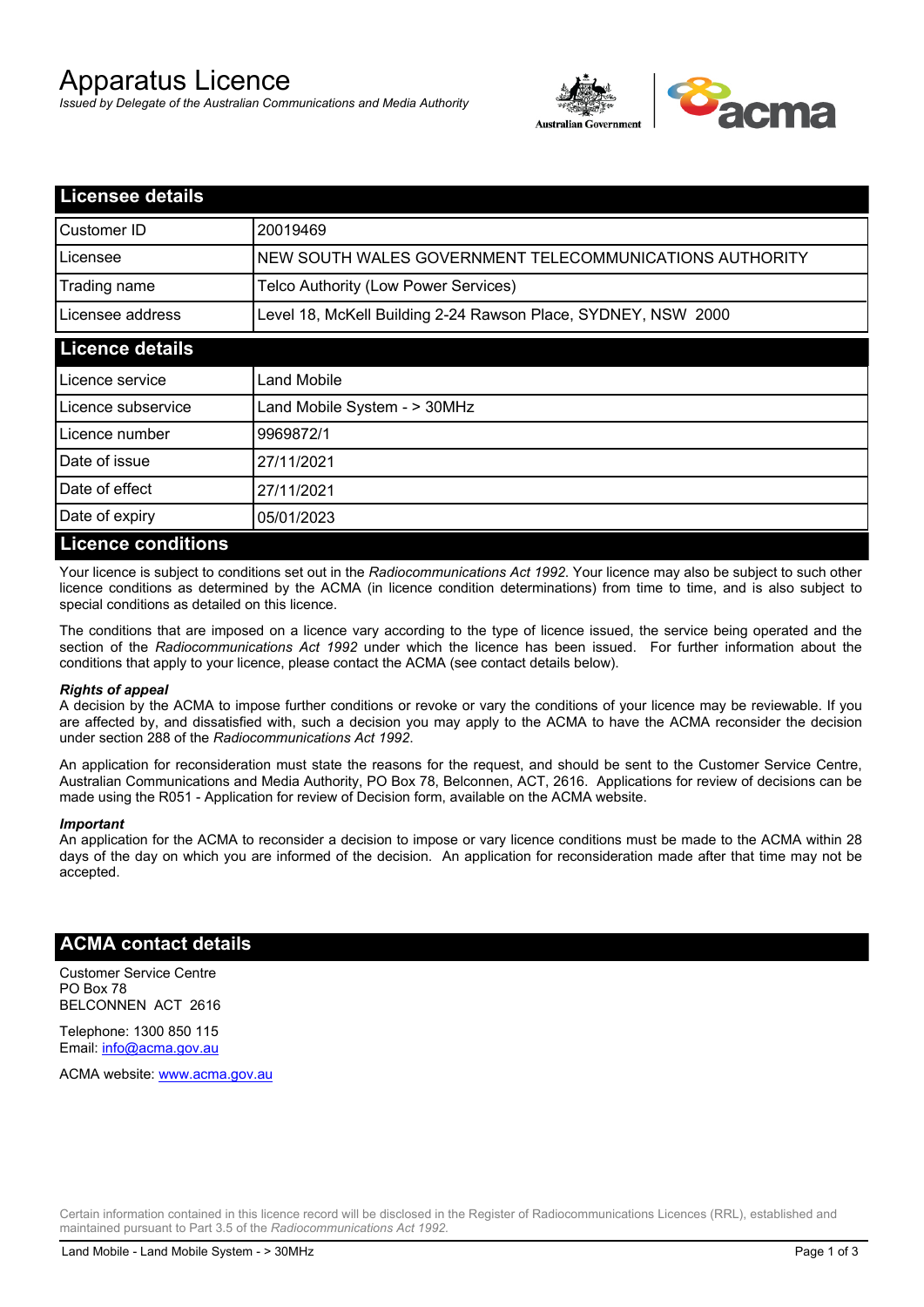# **Advisory Notes applying to licence no.: 9969872/1**

Conditions applicable to the operation of Land Mobile System station(s) authorised under this licence can be found in the Radiocommunications Licence Conditions (Apparatus Licence) Determination and the Radiocommunications Licence Conditions (Land Mobile Licence) Determination. Copies of these determinations are available from the ACMA and from the ACMA home page (www.acma.gov.au).